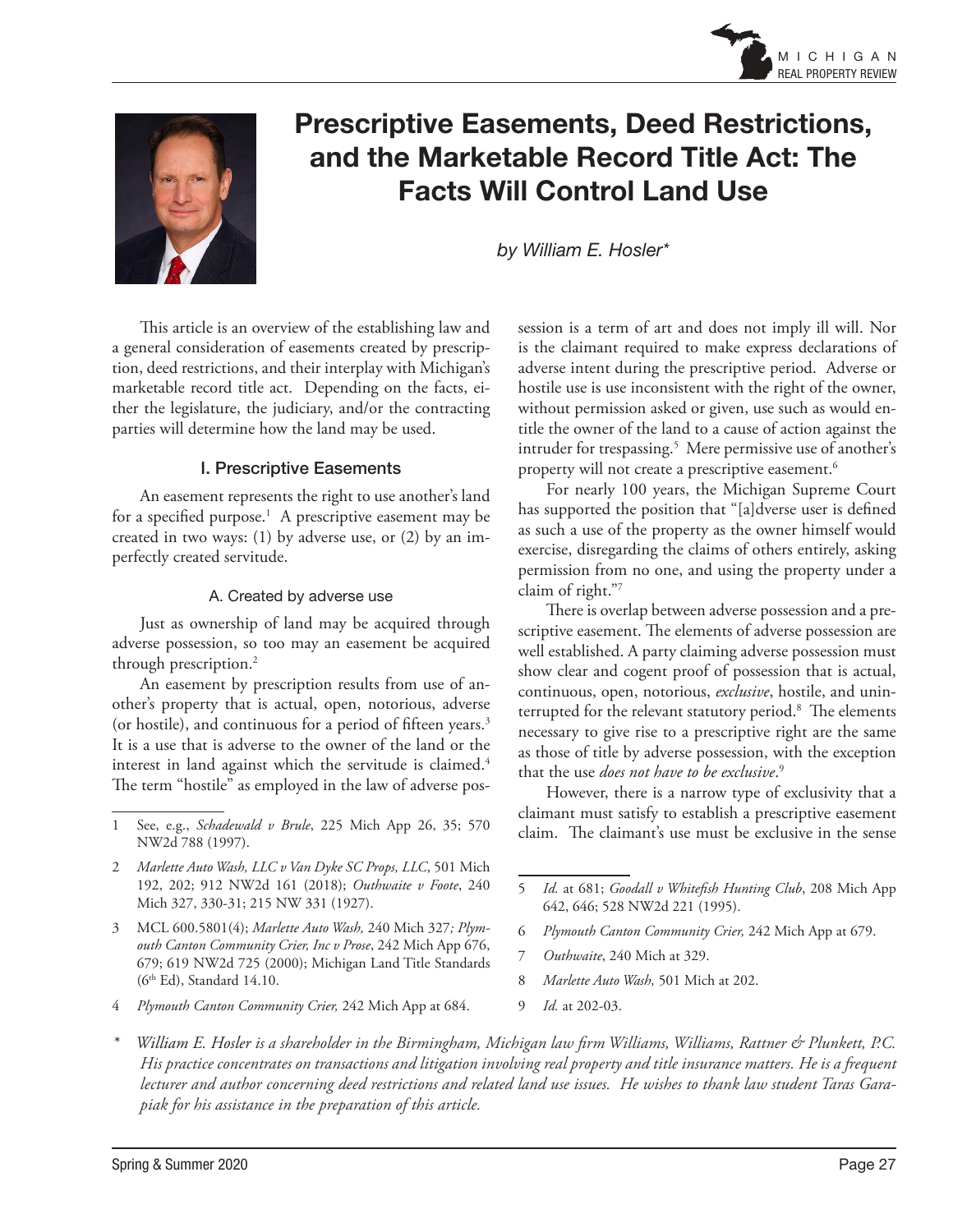

that the right "does not depend on a like right in others."10 Use of the property fails to qualify under this definition of exclusivity if the claimant uses the property pursuant to another's claim of right. "It cannot be said that, because other persons than this defendant used this stairway, his use was not exclusive. In [citation omitted], it was held that because other persons besides the claimant of a right of way used it, did not prevent the claimant's user from being exclusive, since exclusive means that his right does not depend on a like right in others."11

In Michigan since 2018, when the Michigan Supreme Court decided *Marlette Auto Wash, LLC v Van Dyke SC Props, LLC,* a claimant seeking to prove the existence of a prescriptive easement may establish that the requisite elements were met by the claimant's predecessor in interest.12 When a prescriptive easement vests with the claimant's predecessors in interest, the easement is appurtenant and transfers to subsequent owners in the property's chain of title without the need for the subsequent owner to establish privity of estate. In such circumstances, the easement passes by the deed of the dominant estate although not necessarily expressly mentioned in the instrument of transfer.

## B. Created by intended use under an imperfect express easement

A prescriptive easement can also be established by a use that is made pursuant to the terms of an intended but imperfectly created servitude, when all the other requirements are met (*i.e*., continuous, open, notorious, hostile and uninterrupted for 15 years). If "there is an ambiguity, or if the deeds fail to express the obvious intention of the parties, the courts will try to arrive at the intention of the parties...."<sup>13</sup> The fact that the text of an easement is unambiguous does not preclude the creation of a prescriptive easement. An action for a prescriptive easement is equitable in nature, $14$  and the purpose of a prescriptive easement is to effectuate the intent of the parties.<sup>15</sup> When an express easement, or an oral grant, is treated as though it

- 11 *Plymouth Canton Community Crier,* 242 Mich App at 680 (citations omitted).
- 12 *Marlette Auto Wash,* 501 Mich at 212.
- 13 *Taylor v Taylor*, 310 Mich 541, 545; 17 NW2d 745 (1945) (citation omitted).
- 14 *Mulcahy v Verhines*, 276 Mich App 693, 698; 742 NW2d 393 (2007).
- 15 *Outhwaite*, 240 Mich at 331-32.

had been properly established for the prescriptive period, although it ultimately fails because of a defect, a prescriptive easement is established.<sup>16</sup>

#### C. Terminating a prescriptive easement

A prescriptive easement is extinguished after 15 years of continuous nonuse by the owner of the dominant estate.<sup>17</sup> This is so without the servient estate being required to prove that its possession was hostile or adverse.<sup>18</sup> The *Marlette Auto Wash* court also noted that a purchaser who did not know about the existence of a claim of title will be regarded as a bona fide purchaser without notice if the land is not adversely held by a party in possession at the time of purchase. This is so because a BFP "takes the property free from, and not subject to," the rights or interests of a third party.<sup>19</sup>

#### II. Deed Restrictions (Restrictive Covenants)

#### A. Created by a writing

A clear and unambiguous restrictive covenant is enforceable.20 The interpretation and enforcement of a restrictive covenant is fact specific. Where no ambiguity is present, it is improper to enlarge or extend the meaning of a restrictive covenant by judicial interpretation.<sup>21</sup> Context is relevant. When interpreting a restrictive covenant, it should be construed in connection with the surrounding circumstances.22 A deed restriction (or negative, restrictive covenant) represents a contract between the buyer and the seller of property.<sup>23</sup> Private restrictions are traditionally created in a deed or other instrument by which a grantor conveys land or an interest to a grantee who, for

- 16 *Plymouth Canton Community Crier,* 242 Mich App at 684-85.
- 17 *Marlette Auto Wash,* 501 Mich at 211; MCL 600.5801; Michigan Land Title Standards (6<sup>th</sup> Ed), Standard 14.4. See also Standards 14.3, 1.5 and 1.6.
- 18 *McDonald v Sargent*, 308 Mich 341, 344; 13 NW2d 843 (1944).
- 19 *Marlette Auto Wash,* 501 Mich at 211-12.
- 20 *Cooper v Kovan*, 349 Mich 520; 84 NW2d 859 (1957); Michigan Land Title Standards (6<sup>th</sup> Ed), Standard 30.1.
- 21 *Mazzola v Deeplands Devt Co, LLC*, 329 Mich App216; 942 NW2d 107 (2019.
- 22 *Webb v Smith (After Remand*), 204 Mich App 564, 570; 516 NW2d 124 (1994); *Thiel v Goyings*, 504 Mich 484, 501; 939 NW2d 152 (2019).
- 23 *Bloomfield Estates Improvement Ass'n, Inc v City of Birmingham*, 479 Mich 206, 212; 737 NW2d 670, 674 (2007); *Stuart v Chawney*, 454 Mich 200, 210; 560 NW2d 336 (1997).

<sup>10</sup> *Outhwaite,* 240 Mich at 329.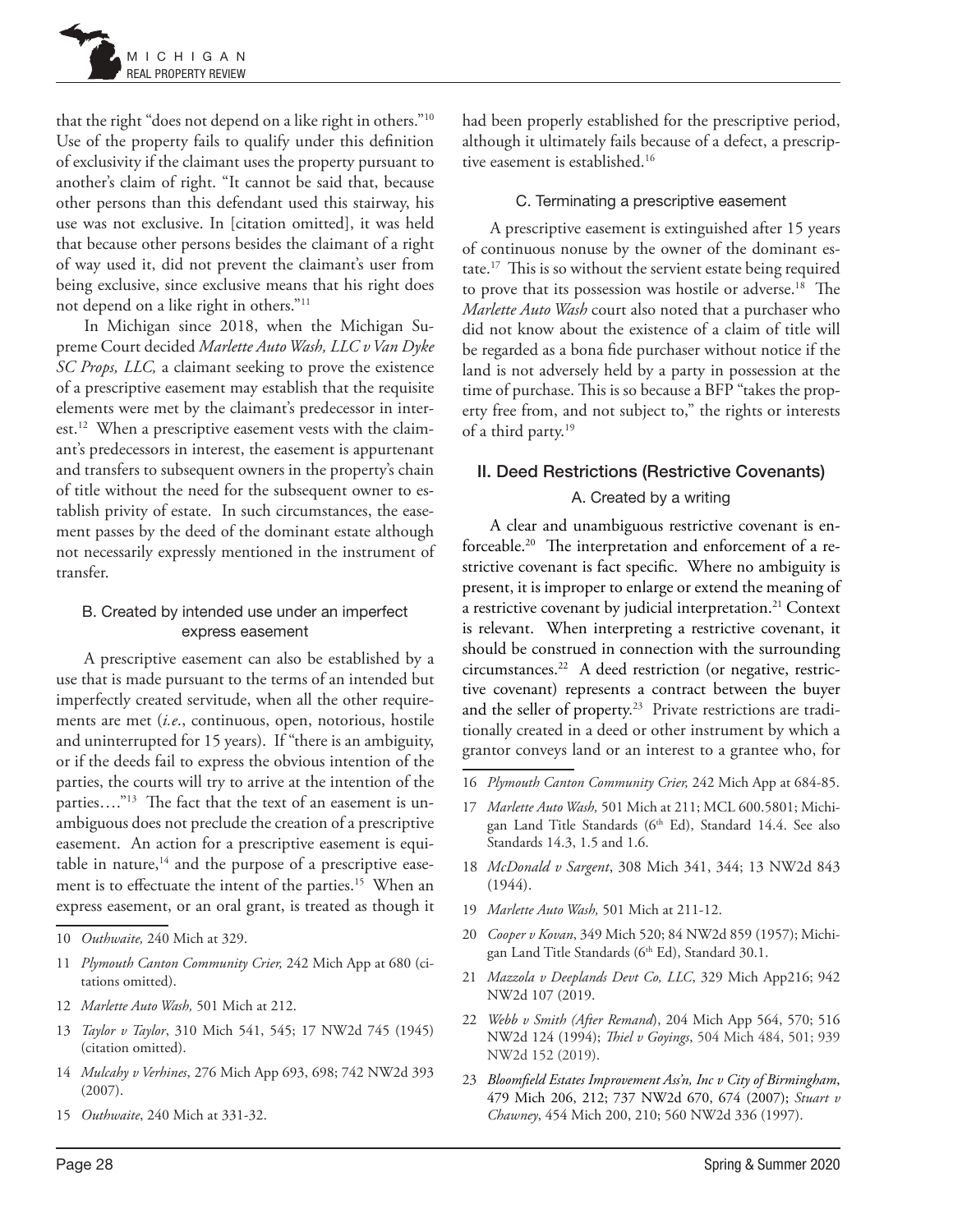

appropriate consideration, accepts the property or interest subject to the restrictions. Such restrictions are commonly created by developers who impose covenants, conditions, and restrictions on lots in a platted subdivision. As part of the platting process, these covenants are typically recorded against all the lots in the project, the eventual owners of which will have a co-equal right of enforcement.<sup>24</sup>

Although "[i]t is a bedrock principle in our law that a landowner's bundle of rights includes the broad freedom to make legal use of her property,"25 deed restrictions allow landowners to constrain that freedom, often to preserve the neighborhood's character.<sup>26</sup> A failure to enforce the deed restriction deprives the would-be enforcer of a valuable property right.<sup>27</sup> Because deed restrictions are property rights, courts will protect those rights if they are of value to the property owner asserting the right and if the owner is not estopped from seeking enforcement.<sup>28</sup> Non-uniform covenant amendments require the unanimous consent of the affected property owners.<sup>29</sup>

#### B. Terminating a deed restriction

Deed restrictions can terminate once the restrictive period has expired.30 Under certain circumstances, there are exceptions to enforcing restrictive covenants by injunction.<sup>31</sup> An owner of property affected by a restriction desiring its elimination may do so by acquiring the rights of all parties who might be entitled to enforce the restriction. When a restriction benefits a plat, every party with a property interest in the plat may have to agree to release the restriction.<sup>32</sup>

- 25 *O'Connor v Resort Custom Builders, Inc*., 459 Mich 335, 343; 591 NW2d 216 (1999).
- 26 *Thiel*, 504 Mich at 496.
- 27 *Id.* at 496, 497; *Bloomfield Estates Improvement Ass'n*, 497 Mich at 214.
- 28 *Rofe v Robinson*, 415 Mich 345, 349; 329 NW2d 704 (1982).
- 29 *Maatta v Dead River Campers, Inc*, 263 Mich App 604, 616; 689 NW2d 491 (2004). Note: Certain restrictions affecting property interests subject to the Michigan condominium act (MCL 559.101, *et seq*) may be amended without unanimous consent of the affected owners.
- 30 *Sampson v Kaufman*, 345 Mich 48; 75 NW2d 64 (1956).
- 31 *Cooper,* 349 Mich 520; Michigan Land Title Standards (6th Ed), Standard 30.2.
- 32 *Maatta*, 263 Mich App 604.

Under Michigan's marketable record title act (the "Act"), $33$  to possess a marketable record title to an interest in land a person must have held an unbroken chain of title of record for 20 years for mineral interests, and 40 years for other interests.<sup>34</sup> The Act states that marketable title is held by a person and is taken by his successors in interest free and clear of any and all interests, claims, and charges that depend in whole or in part on any act, transaction, event, or omission that occurred *before* the 20-year period for mineral interests, or the 40-year period for other interests. All such interests, claims, and charges are "void and of no effect at law or in equity."35

The Act is intended to simplify and facilitate land title transactions by extinguishing or barring "all claims that affect or may affect the interest dealt with" and "any and all interests of any nature whatever, however denominated, and whether the claims are asserted by a person sui juris or under disability, whether the person is within or outside the state, and whether the person is natural or corporate, or private or governmental,"36 unless preserved pursuant to the Act.

The Act was recently amended by 2018 PA 572, becoming effective on March 29, 2019.<sup>37</sup> This latest amendment provides that an interest, claim, or charge against land may be preserved by filing of record a written notice, verified by oath, following certain explicit requirements, setting forth the nature of the claim.38 The filing of this written notice must currently be done by March 29, 2021.<sup>39</sup>

The Act expressly does not apply to certain interests. For example, it does not bar or extinguish an easement the use of which is open and obvious, and apparently regard-

- 33 MCL 565.101, *et seq*,
- 34 MCL 565.101; Michigan Land Title Standards (6<sup>th</sup> Ed), Standard 1.3.
- 35 MCL 565.103(1).
- 36 MCL 565.106.
- 37 Another proposed amendment of the Act has been prepared and is being circulated for eventual consideration by the Michigan legislature. If passed it will, among other fixes, resolve much of the ambiguity over affected interests, the Act's relevance to subdivisions and property owners' associations, and provide needed guidance on who may file a notice preserving an interest and the recommended form.
- 38 MCL 565.101 .105; Michigan Land Title Standards (6th Ed), Standard 1.6.
- 39 MCL 565.101.

<sup>24</sup> See, e.g., Michigan's land division act (MCL 560.101, *et seq*).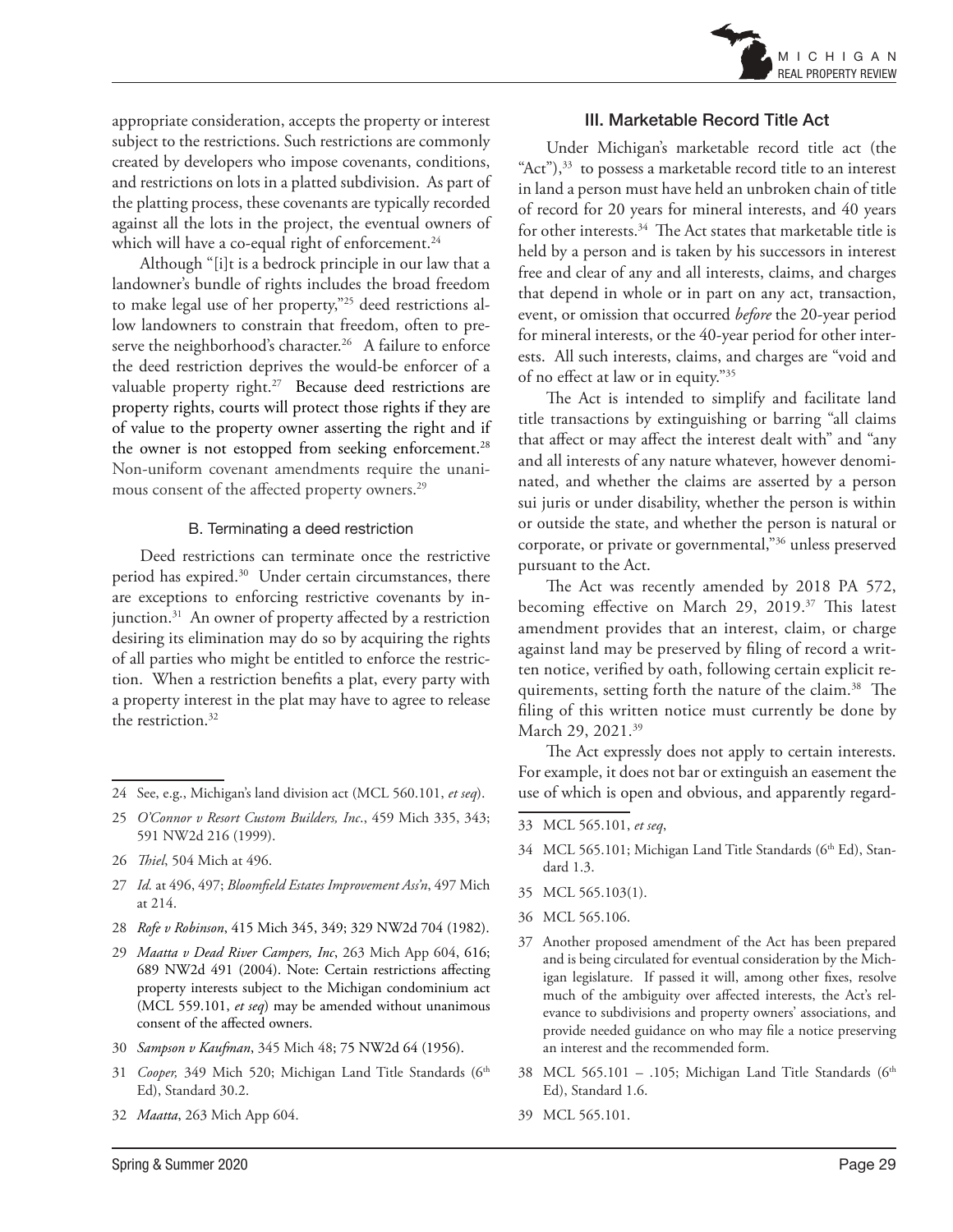

less whether recorded or unrecorded.<sup>40</sup> The Act also does not bar or extinguish easements which are evidenced by improvements such as a pipe, conduit, road, cable, tower, pole, or other physical facility, and whether or not observable.41 Other interests may also be protected if proposed additional amendments are enacted.<sup>42</sup>

Notably, as a basic proposition the Act provides: "*However, a person is not considered to have a marketable record title by reason of this act if the land in which the interest exists is in the hostile possession of another*."43

# IV. Opinions Inconsistently Apply Prescriptive Easement Doctrine

Unsurprisingly, given their plenary power and equitable discretion, courts have used the prescriptive easement doctrine to expand the scope of express covenants, conditions, restrictions, or easements. Below are some unpublished examples from the Michigan Court of Appeals, all of which pre-date *Marlette*. Presumably, most post-*Marlette* cases considering claims of a prescriptive easement will focus on the sufficiency of evidence supporting the necessary elements for the required term.

In 2004, the court in *Czeryba v Marzolo<sup>44</sup>* considered express easement rights in deeds that provided back-lot owners "access" to Crystal Lake but did not grant any riparian rights, such as the right to maintain docks or moor boats. On appeal, the court found that because those owners used the easement "as if" they had those rights, and otherwise satisfied the elements for a prescriptive easement, the express terms of the easements were judicially expanded to grant such riparian rights to all back-lot owners.

In 2012, *O'Brien v Hicks*<sup>45</sup> also addressed disputes over lake access. In 1943, the developer of the Hazel Banks Plat provided access to Otsego Lake via "parkways" between lots 2 and 3, and lots 6 and 7, through a dedication that read in part, "and that the streets and alleys and parkways as shown on said plat are hereby dedicated to the use of the public." An earlier case vacated any rights in the public

- 42 Such as, for example, conservation easements or remainderman interests from expired life estates or trusts.
- 43 MCL 565.101.
- 44 Unpublished *per curiam* opinion of the Michigan Court of Appeals, issued Nov 2, 2004 (Docket No. 246955).
- 45 Unpublished *per curiam* opinion of the Michigan Court of Appeals, issued Nov 20, 2012 (Docket No. 307332).

because the dedication was never accepted by any public authority. But in so doing, the trial court concluded that the plattors "clearly intended" that the back-lotters have access to the lake. On appeal, the court concluded that the back-lotters did not achieve full riparian rights because their use was permissive and therefore did not meet all the elements of a prescriptive easement.

Interestingly, in *dicta* the court stated: "One may not acquire a prescriptive easement to property already subject to an easement for the benefit of an entire subdivision and created through a private dedication simply because an owner 'overuses' the easement." In reaching this conclusion, the *O'Brien* court cited only to another unpublished opinion.46

In yet another case involving access to and use of a lake, in 2015 the court in *Guidobono v Jones<sup>47</sup>* considered the intent behind the phrase in a land contract whereby the plaintiff's predecessor granted defendant "an easement across their property, in order to give purchaser right of access to and use of Woodland Lake." The plaintiff interpreted that to mean access only, but the defendant sought full riparian rights. On appeal, the court agreed that the express terms of the easement did not grant riparian rights. However, due to the defendants' use over the years, the court concluded that all elements of the doctrine of prescriptive easement were met to create a new easement to the lake with riparian rights.

# V. Future Shock: The Unintended Consequences of Converging Principles Affecting Land Use

The old adage that "actions speak louder than words" is an apt cautionary message for drafting, interpreting, and enforcing covenants, conditions, restrictions, and easements.

There is ample judicial and statutory guidance on what is required to effectively create certain restrictions on land use. But the realities of how the land is actually used will most assuredly drive the desired continuation of such

47 Unpublished *per curiam* opinion of the Michigan Court of Appeals, issued Oct 20, 2015 (Docket No 322253).

<sup>40</sup> MCL 565.104(1)(c).

<sup>41</sup> MCL 565.104(1)(d).

<sup>46</sup> *O'Brien v Hicks* was distinguished by *Prince v Wedemeir,* an unpublished *per curiam* opinion of the Michigan Court of Appeals, issued Oct 15, 2013 (Docket No. 312376), in a nuanced footnote which disregards the basis of the holding in *O'Brien*  (that the prescriptive easement failed because the permissive use could not establish the necessary element of adversity) and instead correctly notes that the only *express* easement (dating to the original plat) was in favor of the "use of the public" which had already been vacated in a previous lawsuit.